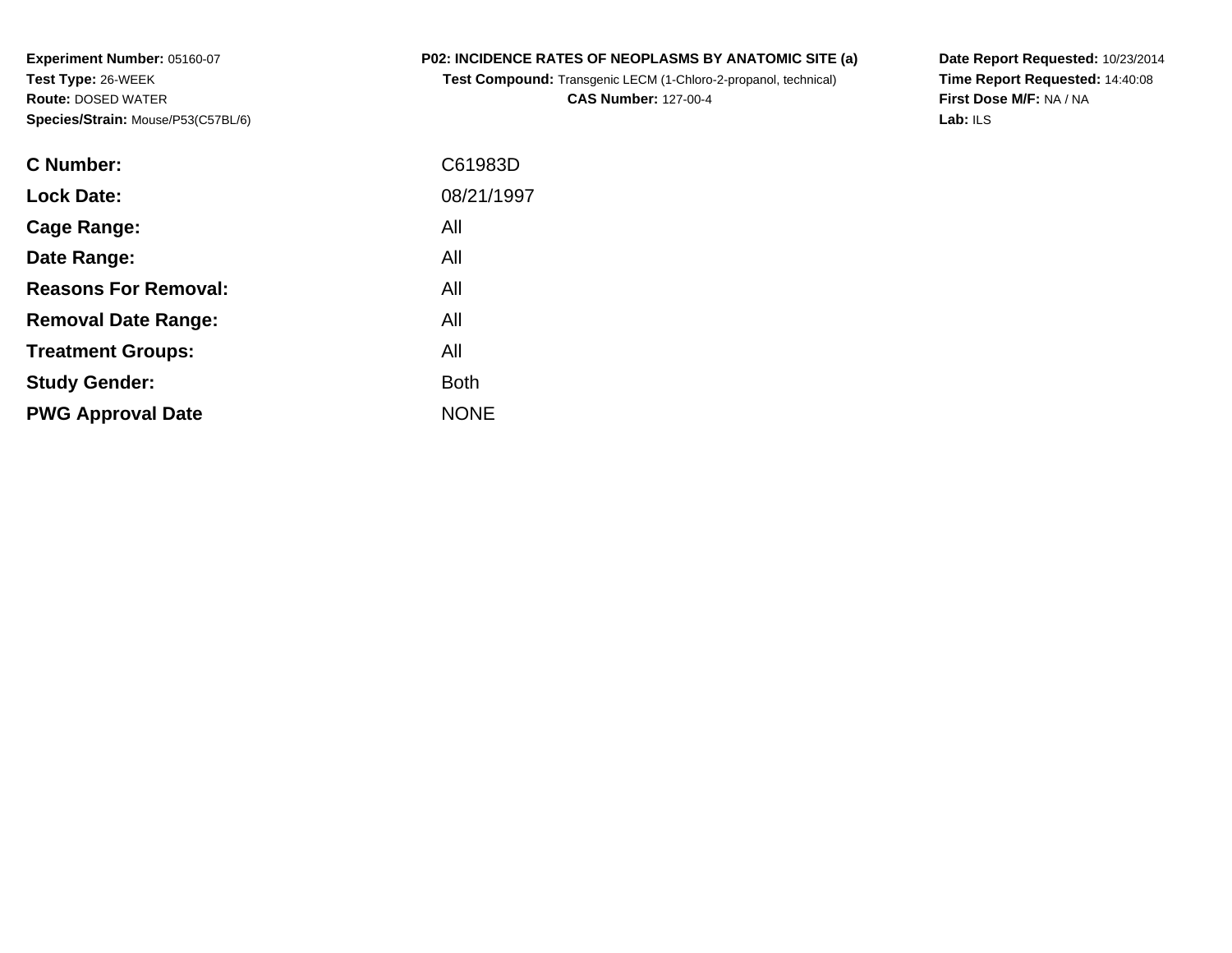**Test Compound:** Transgenic LECM (1-Chloro-2-propanol, technical)

**CAS Number:** 127-00-4

**Date Report Requested:** 10/23/2014**Time Report Requested:** 14:40:08**First Dose M/F:** NA / NA**Lab:** ILS

| P53(C57BL/6) Mouse MALE                 | 0 PPM | <b>250 PPM</b> | <b>500 PPM</b> | <b>1000 PPM</b> |
|-----------------------------------------|-------|----------------|----------------|-----------------|
| <b>Disposition Summary</b>              |       |                |                |                 |
| <b>Animals Initially In Study</b>       | 10    | 10             | 10             | 10              |
| <b>Early Deaths</b>                     |       |                |                |                 |
| <b>Natural Death</b>                    |       | 1              |                |                 |
| <b>Survivors</b>                        |       |                |                |                 |
| <b>Terminal Sacrifice</b>               | 10    | 9              | 10             | 10              |
| <b>Animals Examined Microscopically</b> | 10    |                |                | 10              |
| ALIMENTARY SYSTEM                       |       |                |                |                 |
| Liver                                   | (10)  | (0)            | (0)            | (10)            |
| Salivary Glands                         | (10)  | (0)            | (0)            | (10)            |
| Stomach, Forestomach                    | (10)  | (0)            | (0)            | (10)            |
| Stomach, Glandular                      | (10)  | (0)            | (0)            | (10)            |
| CARDIOVASCULAR SYSTEM                   |       |                |                |                 |
| None                                    |       |                |                |                 |
| ENDOCRINE SYSTEM                        |       |                |                |                 |
| <b>Adrenal Cortex</b>                   | (10)  | (0)            | (0)            | (9)             |
| Adrenal Medulla                         | (10)  | (0)            | (0)            | (9)             |
| <b>Pituitary Gland</b>                  | (9)   | (0)            | (0)            | (8)             |
| <b>Thyroid Gland</b>                    | (10)  | (0)            | (0)            | (10)            |
| <b>GENERAL BODY SYSTEM</b>              |       |                |                |                 |
| None                                    |       |                |                |                 |
| GENITAL SYSTEM                          |       |                |                |                 |
| None                                    |       |                |                |                 |
|                                         |       |                |                |                 |
| <b>HEMATOPOIETIC SYSTEM</b>             |       |                |                |                 |
| Lymph Node, Mandibular                  | (9)   | (0)            | (0)            | (10)            |

a - Number of animals examined microscopically at site and number of animals with lesion

b - Primary tumors: all tumors except metastatic tumors

**Experiment Number:** 05160-07

**Species/Strain:** Mouse/P53(C57BL/6)

**Test Type:** 26-WEEK**Route:** DOSED WATER

 $\overline{\phantom{0}}$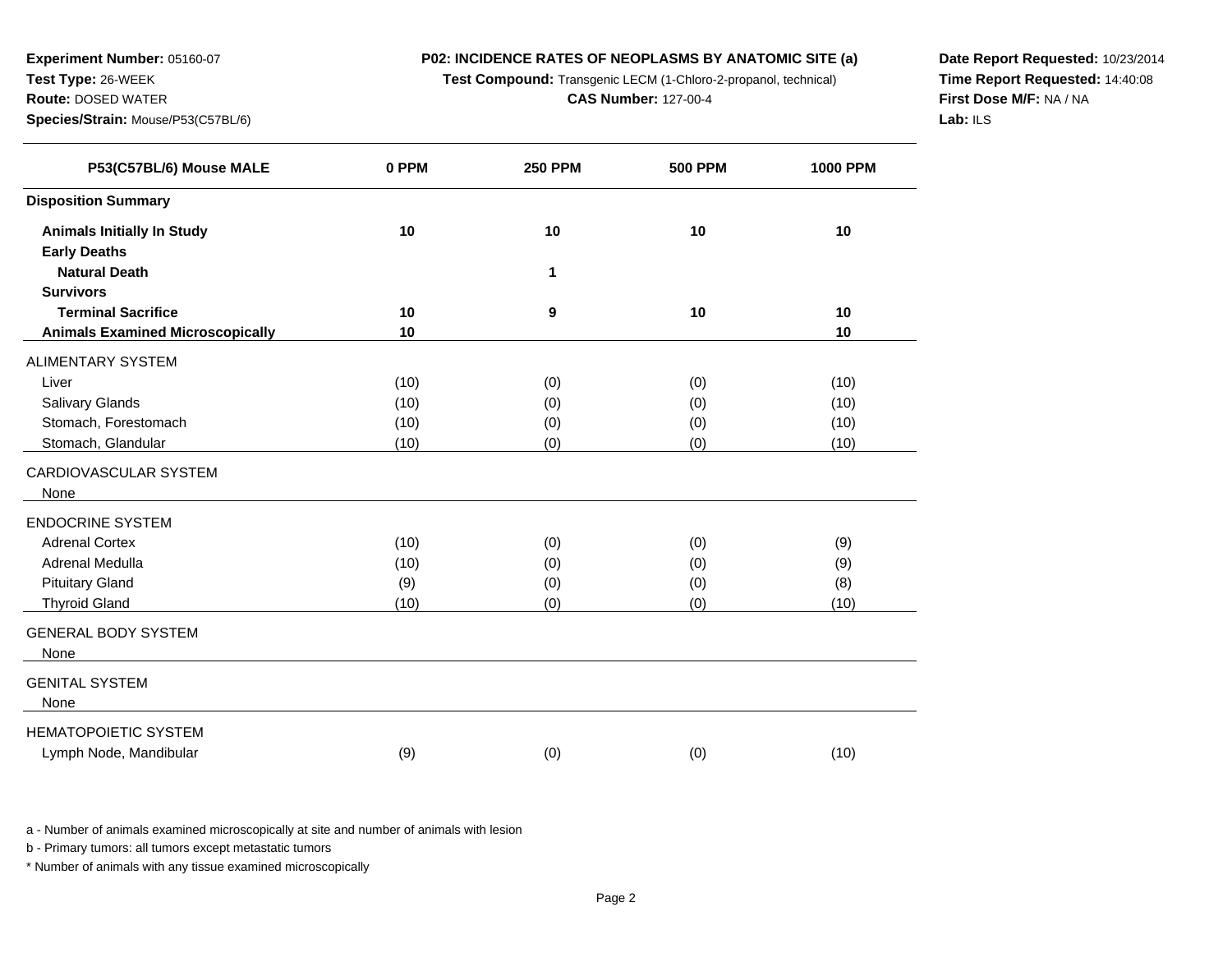**Test Compound:** Transgenic LECM (1-Chloro-2-propanol, technical)

**CAS Number:** 127-00-4

**Date Report Requested:** 10/23/2014**Time Report Requested:** 14:40:08**First Dose M/F:** NA / NA**Lab:** ILS

| P53(C57BL/6) Mouse MALE     | 0 PPM | <b>250 PPM</b> | <b>500 PPM</b> | <b>1000 PPM</b> |
|-----------------------------|-------|----------------|----------------|-----------------|
| Spleen                      | (10)  | (0)            | (0)            | (10)            |
| Thymus                      | (10)  | (0)            | (0)            | (10)            |
| <b>INTEGUMENTARY SYSTEM</b> |       |                |                |                 |
| Mammary Gland               | (3)   | (0)            | (0)            | (2)             |
| Skin                        | (10)  | (0)            | (0)            | (10)            |
| MUSCULOSKELETAL SYSTEM      |       |                |                |                 |
| None                        |       |                |                |                 |
| NERVOUS SYSTEM              |       |                |                |                 |
| None                        |       |                |                |                 |
| <b>RESPIRATORY SYSTEM</b>   |       |                |                |                 |
| Lung                        | (10)  | (0)            | (0)            | (10)            |
| SPECIAL SENSES SYSTEM       |       |                |                |                 |
| None                        |       |                |                |                 |
| URINARY SYSTEM              |       |                |                |                 |
| Kidney                      | (10)  | (0)            | (0)            | (10)            |

a - Number of animals examined microscopically at site and number of animals with lesion

b - Primary tumors: all tumors except metastatic tumors

**Experiment Number:** 05160-07

**Species/Strain:** Mouse/P53(C57BL/6)

**Test Type:** 26-WEEK**Route:** DOSED WATER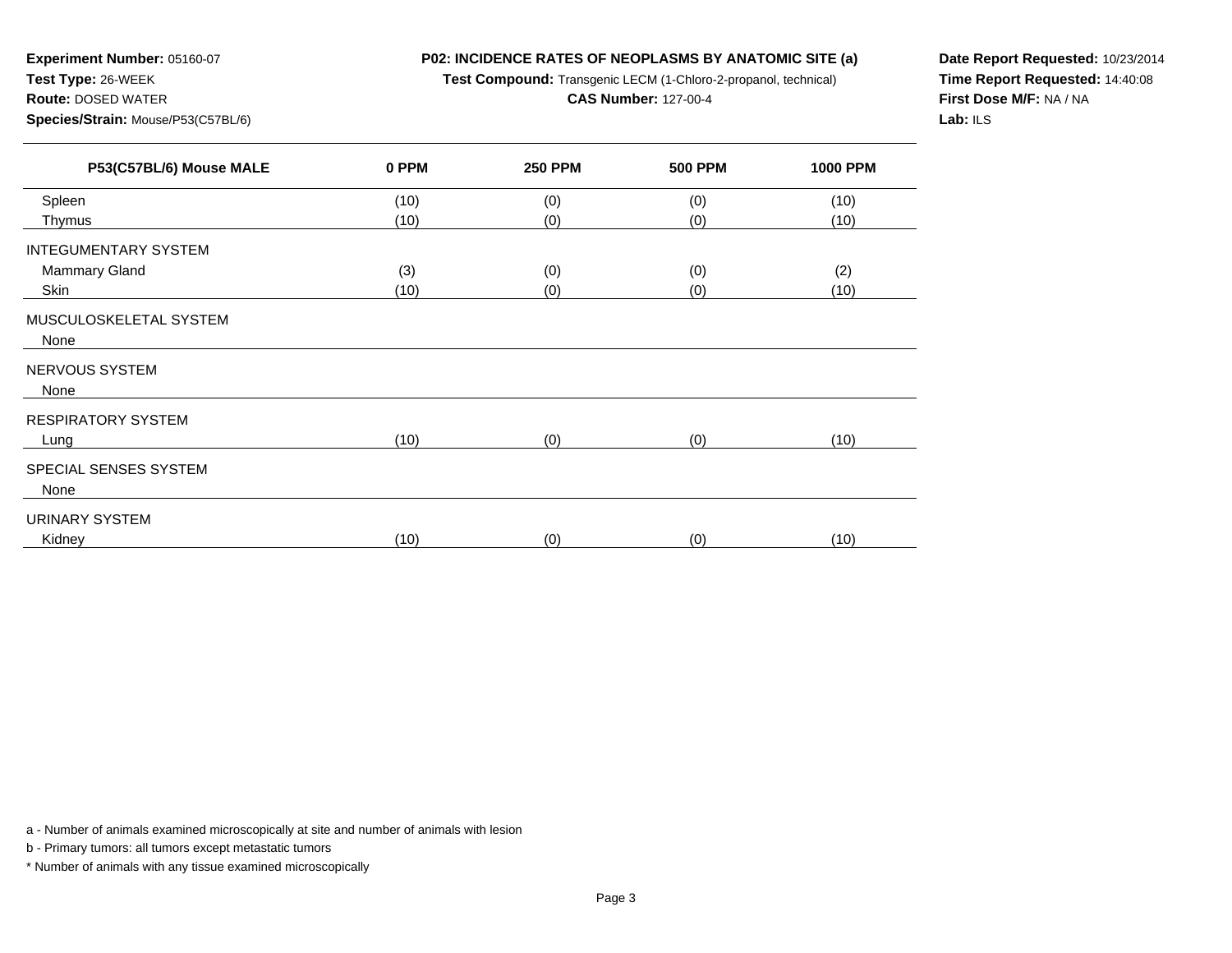| Experiment Number: 05160-07                                                           | <b>P02: INCIDENCE RATES OF NEOPLASMS BY ANATOMIC SITE (a)</b> |                |                |                 | Date Report Requested: 10/23/2014 |
|---------------------------------------------------------------------------------------|---------------------------------------------------------------|----------------|----------------|-----------------|-----------------------------------|
| Test Type: 26-WEEK<br>Test Compound: Transgenic LECM (1-Chloro-2-propanol, technical) |                                                               |                |                |                 | Time Report Requested: 14:40:08   |
| <b>Route: DOSED WATER</b>                                                             | <b>CAS Number: 127-00-4</b>                                   |                |                |                 | First Dose M/F: NA / NA           |
| Species/Strain: Mouse/P53(C57BL/6)                                                    |                                                               |                |                |                 | Lab: $ILS$                        |
| P53(C57BL/6) Mouse MALE                                                               | 0 PPM                                                         | <b>250 PPM</b> | <b>500 PPM</b> | <b>1000 PPM</b> |                                   |
| <b>Tumor Summary for MALE</b>                                                         |                                                               |                |                |                 |                                   |
| <b>Total Animals with Primary Neoplasms (b)</b><br><b>Total Primary Neoplasms</b>     |                                                               |                |                |                 |                                   |
| <b>Total Animals with Benign Neoplasms</b><br><b>Total Benign Neoplasms</b>           |                                                               |                |                |                 |                                   |
| <b>Total Animals with Malignant Neoplasms</b><br><b>Total Malignant Neoplasms</b>     |                                                               |                |                |                 |                                   |
| <b>Total Animals with Metastatic Neoplasms</b><br><b>Total Metastatic Neoplasms</b>   |                                                               |                |                |                 |                                   |
| <b>Total Animals with Malignant Neoplasms</b><br><b>Uncertain Primary Site</b>        |                                                               |                |                |                 |                                   |
| Total Animals with Neoplasms Uncertain -<br><b>Benign or Malignant</b>                |                                                               |                |                |                 |                                   |
| <b>Total Uncertain Neoplasms</b>                                                      |                                                               |                |                |                 |                                   |

\*\*\*END OF MALE DATA\*\*\*

a - Number of animals examined microscopically at site and number of animals with lesion

b - Primary tumors: all tumors except metastatic tumors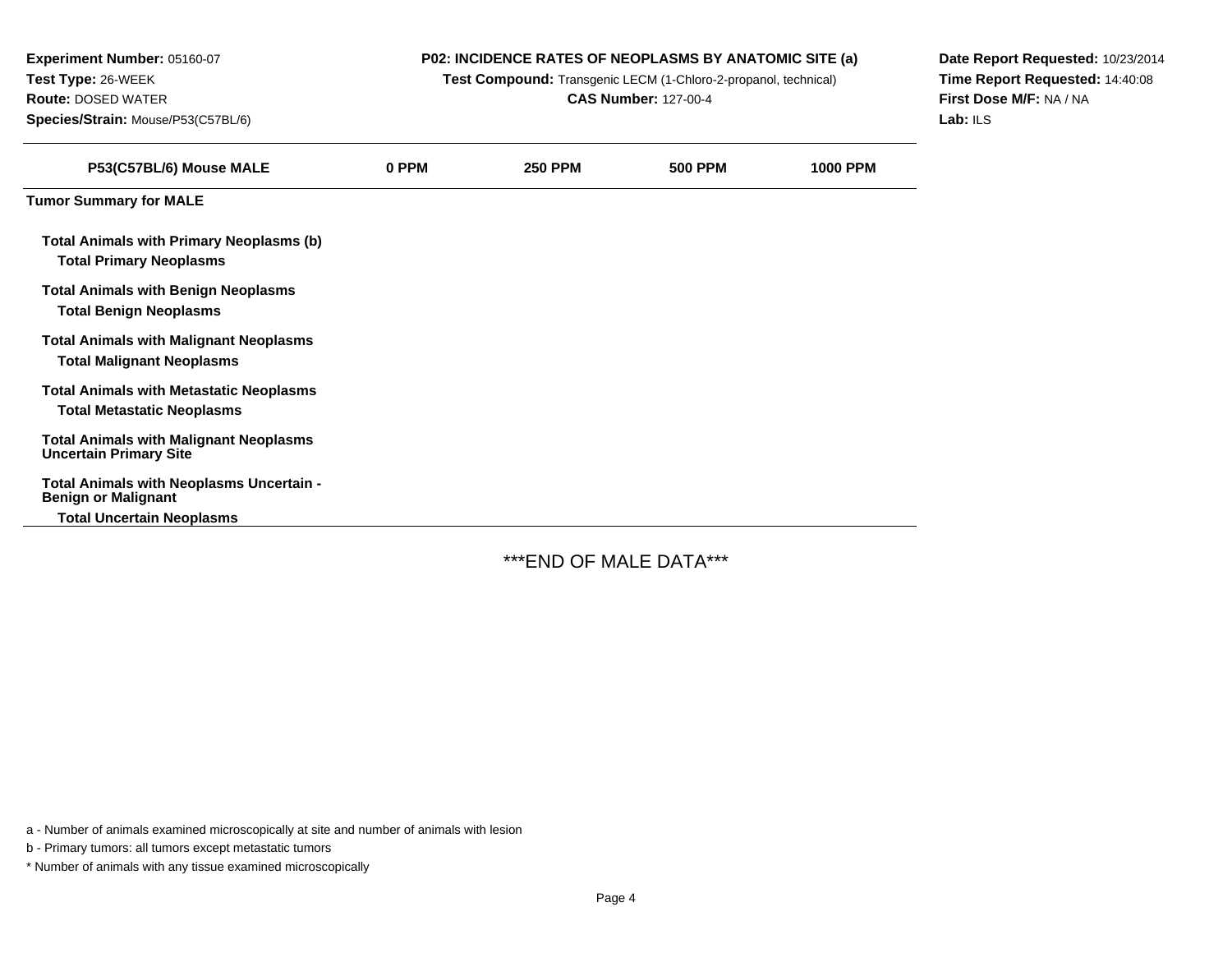**Test Compound:** Transgenic LECM (1-Chloro-2-propanol, technical)

**CAS Number:** 127-00-4

**Date Report Requested:** 10/23/2014**Time Report Requested:** 14:40:08**First Dose M/F:** NA / NA**Lab:** ILS

| P53(C57BL/6) Mouse FEMALE               | 0 PPM        | <b>250 PPM</b> | <b>500 PPM</b> | <b>1000 PPM</b> |
|-----------------------------------------|--------------|----------------|----------------|-----------------|
| <b>Disposition Summary</b>              |              |                |                |                 |
| <b>Animals Initially In Study</b>       | 10           | 10             | 10             | 10              |
| <b>Early Deaths</b>                     |              |                |                |                 |
| <b>Natural Death</b>                    | $\mathbf{2}$ |                |                |                 |
| <b>Survivors</b>                        |              |                |                |                 |
| <b>Terminal Sacrifice</b>               | 8            | 10             | 10             | 10              |
| <b>Animals Examined Microscopically</b> | 8            |                |                | 10              |
| ALIMENTARY SYSTEM                       |              |                |                |                 |
| Liver                                   | (8)          | (0)            | (0)            | (10)            |
| Salivary Glands                         | (8)          | (0)            | (0)            | (10)            |
| Stomach, Forestomach                    | (8)          | (0)            | (0)            | (10)            |
| Stomach, Glandular                      | (8)          | (0)            | (0)            | (10)            |
| CARDIOVASCULAR SYSTEM                   |              |                |                |                 |
| None                                    |              |                |                |                 |
| <b>ENDOCRINE SYSTEM</b>                 |              |                |                |                 |
| <b>Adrenal Cortex</b>                   | (8)          | (0)            | (0)            | (10)            |
| Adrenal Medulla                         | (8)          | (0)            | (0)            | (10)            |
| <b>Pituitary Gland</b>                  | (7)          | (0)            | (0)            | (10)            |
| <b>Thyroid Gland</b>                    | (8)          | (0)            | (0)            | (10)            |
| <b>GENERAL BODY SYSTEM</b>              |              |                |                |                 |
| None                                    |              |                |                |                 |
| GENITAL SYSTEM                          |              |                |                |                 |
| <b>Uterus</b>                           | (1)          | (0)            | (0)            | (1)             |
| <b>HEMATOPOIETIC SYSTEM</b>             |              |                |                |                 |
| Lymph Node, Mandibular                  | (8)          | (0)            | (0)            | (8)             |

a - Number of animals examined microscopically at site and number of animals with lesion

b - Primary tumors: all tumors except metastatic tumors

**Experiment Number:** 05160-07

**Species/Strain:** Mouse/P53(C57BL/6)

**Test Type:** 26-WEEK**Route:** DOSED WATER

 $\overline{\phantom{0}}$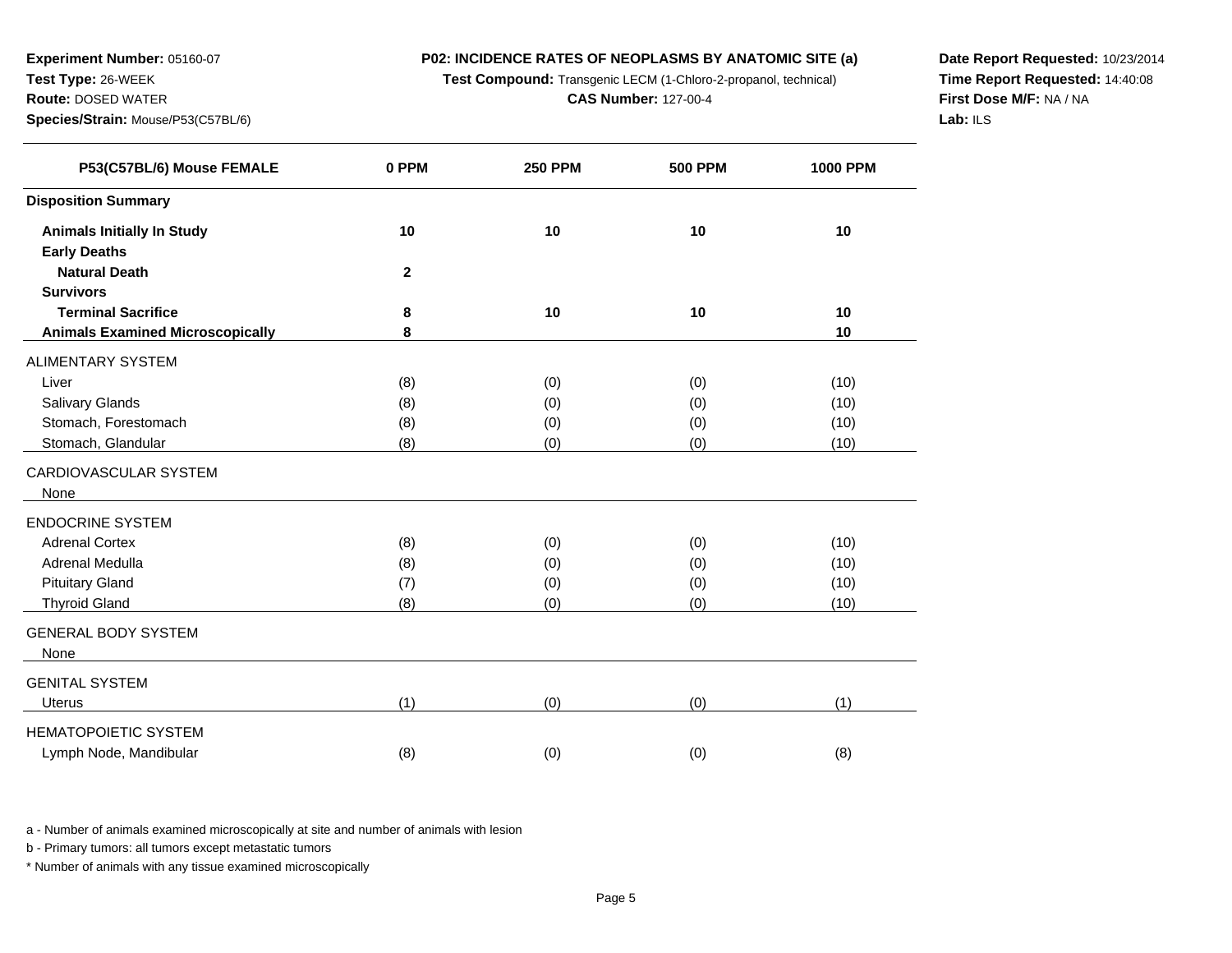**Test Compound:** Transgenic LECM (1-Chloro-2-propanol, technical)

**CAS Number:** 127-00-4

**Date Report Requested:** 10/23/2014**Time Report Requested:** 14:40:08**First Dose M/F:** NA / NA**Lab:** ILS

| P53(C57BL/6) Mouse FEMALE   | 0 PPM | <b>250 PPM</b> | <b>500 PPM</b> | <b>1000 PPM</b> |
|-----------------------------|-------|----------------|----------------|-----------------|
| Spleen                      | (8)   | (0)            | (0)            | (10)            |
| Thymus                      | (8)   | (0)            | (0)            | (10)            |
| <b>INTEGUMENTARY SYSTEM</b> |       |                |                |                 |
| <b>Mammary Gland</b>        | (8)   | (0)            | (0)            | (10)            |
| Skin                        | (8)   | (0)            | (0)            | (10)            |
| MUSCULOSKELETAL SYSTEM      |       |                |                |                 |
| None                        |       |                |                |                 |
| NERVOUS SYSTEM              |       |                |                |                 |
| None                        |       |                |                |                 |
| <b>RESPIRATORY SYSTEM</b>   |       |                |                |                 |
| Lung                        | (8)   | (0)            | (0)            | (10)            |
| SPECIAL SENSES SYSTEM       |       |                |                |                 |
| None                        |       |                |                |                 |
| <b>URINARY SYSTEM</b>       |       |                |                |                 |
| Kidney                      | (8)   | (0)            | (0)            | (10)            |
|                             |       |                |                |                 |

a - Number of animals examined microscopically at site and number of animals with lesion

b - Primary tumors: all tumors except metastatic tumors